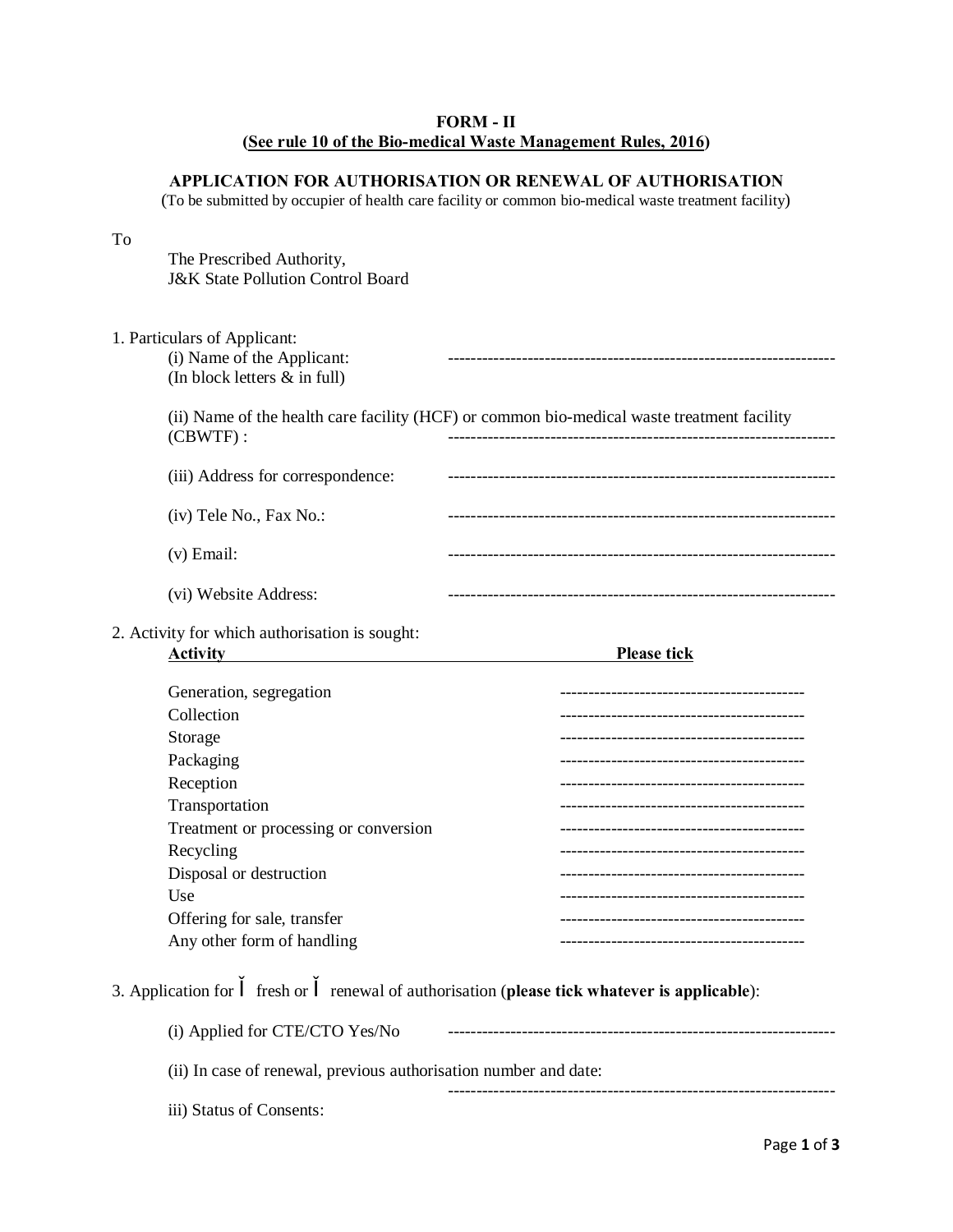|                                                                      | (a) under the Water (Prevention and Control of Pollution) Act, 1974 |
|----------------------------------------------------------------------|---------------------------------------------------------------------|
|                                                                      | (b) under the Air (Prevention and Control of Pollution) Act, 1981:  |
| 4.                                                                   | (i) Address of the health care facility (HCF) or                    |
| (ii) GPS coordinates of health care facility (HCF) or<br>$(CBWTF)$ : |                                                                     |
|                                                                      |                                                                     |

5. Details of health care facility (HCF) or common bio-medical waste treatment facility (CBWTF):

| $(i)$ No. of beds of HCF:                                            |  |  |
|----------------------------------------------------------------------|--|--|
| (ii) No. of patients treated per month by HCF:                       |  |  |
| (iii) No. of healthcare facilities covered by CBMWTF:                |  |  |
| (iv)No. of beds covered by CBMWTF:                                   |  |  |
|                                                                      |  |  |
|                                                                      |  |  |
| (vii) Area or distance covered by CBMWTF:                            |  |  |
| (pl. attach a map with GPS locations of CBMWTF and area of coverage) |  |  |

# (viii) **Quantity of Biomedical waste handled, treated or disposed:**

| Category      | <b>Type of Waste</b>                                                                | Quantity<br><b>Generated or</b><br>Collected, kg/day | <b>Method of</b><br><b>Treatment and Disposal</b><br>(Refer Schedule-I) |
|---------------|-------------------------------------------------------------------------------------|------------------------------------------------------|-------------------------------------------------------------------------|
| (1)           | (2)                                                                                 | (3)                                                  | (4)                                                                     |
| Yellow        | (a) Human Anatomical Waste:                                                         |                                                      |                                                                         |
|               | (b) Animal Anatomical Waste:                                                        |                                                      |                                                                         |
|               | (c) Soiled Waste:                                                                   |                                                      |                                                                         |
|               | (d) Expired or Discarded Medicines:                                                 |                                                      |                                                                         |
|               | (e) Chemical Solid Waste:                                                           |                                                      |                                                                         |
|               | (f) Chemical Liquid Waste:                                                          |                                                      |                                                                         |
|               | (g) Discarded linen, mattresses, beddings<br>contaminated with blood or body fluid: |                                                      |                                                                         |
|               | (h) Microbiology, Biotechnology and<br>other clinical laboratory waste:             |                                                      |                                                                         |
| Red           | Contaminated Waste (Recyclable):                                                    |                                                      |                                                                         |
| White         | Waste sharps including Metals:                                                      |                                                      |                                                                         |
| (Translucent) |                                                                                     |                                                      |                                                                         |